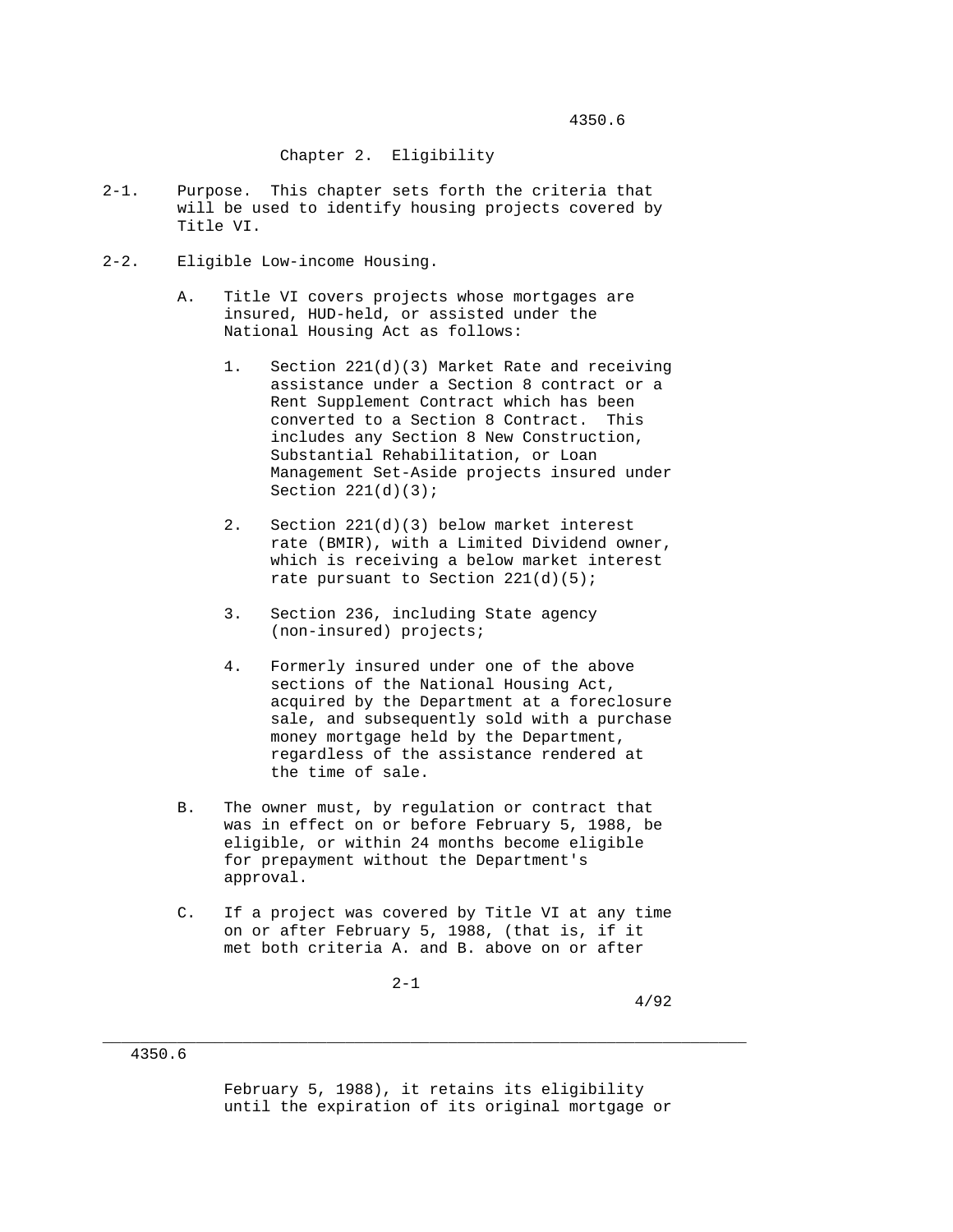until the Plan of Action (POA) is approved;

- D. If the project meets the criteria in Paragraph B above, it also retains its eligibility until the owner voluntarily enters into an agreement (e.g., receipt of flexible subsidy funds or a transfer of physical assets governed by Section 181(g) of the HCD Act of 1987) to extend low and moderate income use.
- 2-3. Ineligibility Due to Default Under the Mortgage. An owner of eligible low-income housing intending to prepay the mortgage or voluntarily terminate the mortgage insurance contract, extend the low-income affordability restrictions of the housing, or transfer the housing to a qualified purchaser, may file an Initial Notice of Intent (NOI) unless the mortgage covering the project:
	- A. Continued in default or fell into default on or after November 28, 1990, and the mortgage has been assigned to HUD as a result of such default; or
	- B. Continued in or fell into default on or after November 28, 1990, while the mortgage was held by the Department; or
	- C. Fell into default prior to November 28, 1990, and the owner entered into a workout agreement prior to that date, but again defaulted on or after November 28, 1990, under the workout agreement, (and if the agreement was with an insured mortgagee, the mortgage has been assigned to HUD as a result of the default under the workout agreement); or
	- D. Fell into default prior to November 28, 1990, but has been current since that date and the owner has not agreed to recompense the appropriate insurance fund for losses, if any, as determined by HUD, sustained by the fund as a result of any workout or other arrangement agreed to by the Department and the owner with respect to the defaulted mortgage. The owner

 $2 - 2$ 

4/92

4350.6

 must submit a letter with its Initial NOI agreeing to recompense the insurance fund for any losses resulting from such default.

\_\_\_\_\_\_\_\_\_\_\_\_\_\_\_\_\_\_\_\_\_\_\_\_\_\_\_\_\_\_\_\_\_\_\_\_\_\_\_\_\_\_\_\_\_\_\_\_\_\_\_\_\_\_\_\_\_\_\_\_\_\_\_\_\_\_\_\_\_

2-4. Ineligibility Due to Use Restrictions. Projects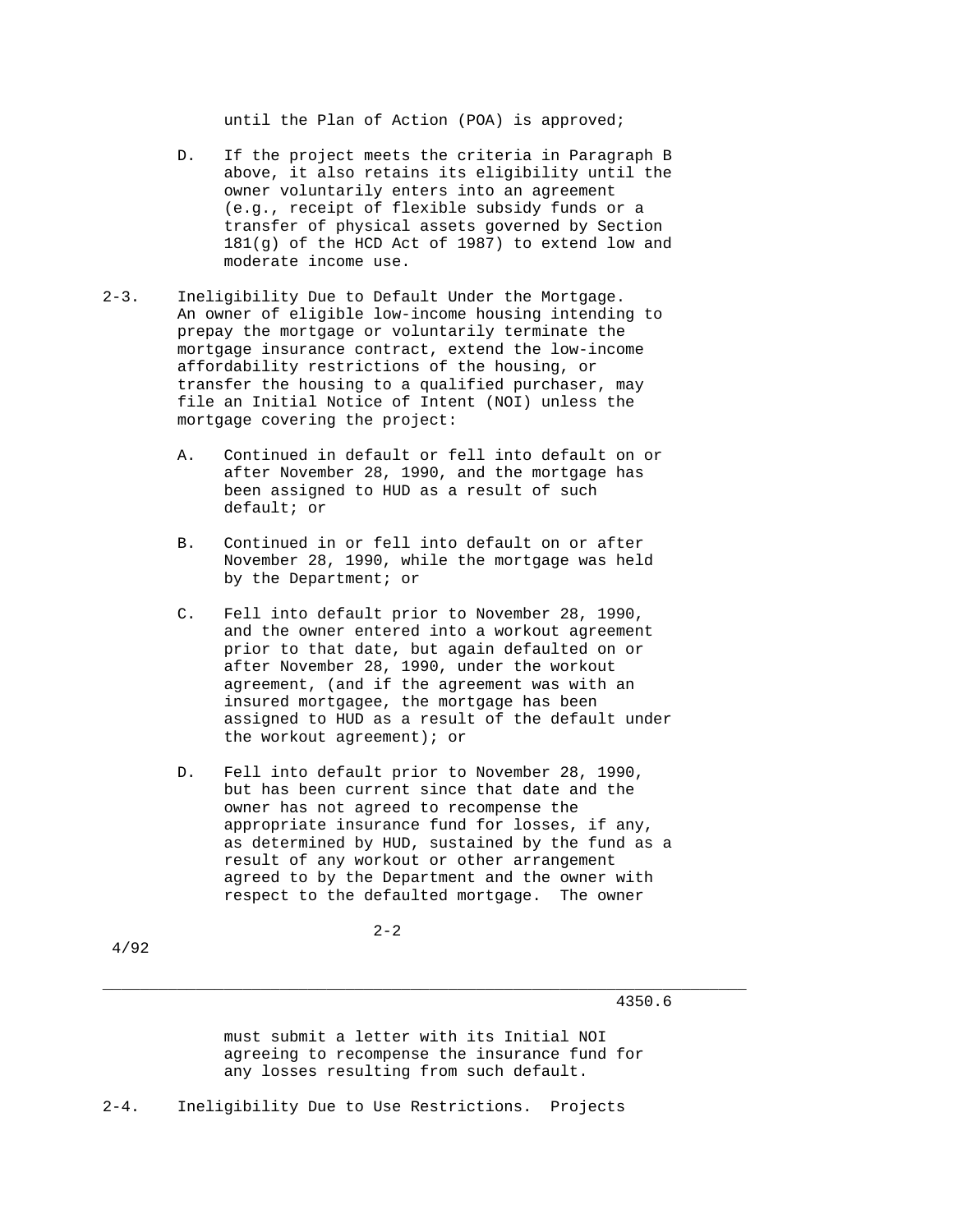listed in Paragraph 2-2.A. above are ineligible if:

- A. A flexible subsidy loan was made on or after December 21, 1979;
- B. A project with a HUD-held mortgage subject to a Transfer of Physical Assets (TPA) or HUD-insured TPA with additional assistance occurred pursuant to the provisions of HUD Notice H91-57, Restrictions on the Sale of Subsidized Rental Housing Imposed by Section 181(g) of the Housing and Community Development Act of 1987 in Appendix 2-1, effective June 16, 1989;
- C. The project is currently receiving payments under a Rent Supplement Contract; or
- D. The project was originally developed by non-profit sponsors and received preliminary approval of a TPA to a limited dividend ownership after September 15, 1980 (the effective date of the regulations at Part 265). Projects transferred before that date are eligible low-income housing projects.
- 2-5. Projects Governed by Section 250(a).
	- A. Section 250(a) of the National Housing Act, and not Title VI, governs the prepayment of mortgages in cases where, under the terms of the mortgage and applicable program regulations, HUD's approval is required for such prepayment. However, HUD may approve the prepayment of such a mortgage only if the project is no longer meeting a need for rental housing for lower income families in the area and if requirements concerning displacement and tenant notice and comment are met. HUD construes Section 250(a) as being applicable only in cases where the project receives subsidy that is tied to the mortgage.

 $2-3$   $4/92$ 

## 4350.6

 B. Thus, Section 250(a) governs the prepayment of Sections 221(d)(3) market rate mortgages with Rent Supplement Assistance, as well as Section 221(d)(3) BMIR and Section 236 mortgages if less than 20 years have expired from the date of final endorsement or if the project is owned by a non-profit mortgagor. Section 250(a) is not applicable to a Section 221(d)(3) market rate project with Section 8 LMSA assistance, or to a purchase money mortgage.

\_\_\_\_\_\_\_\_\_\_\_\_\_\_\_\_\_\_\_\_\_\_\_\_\_\_\_\_\_\_\_\_\_\_\_\_\_\_\_\_\_\_\_\_\_\_\_\_\_\_\_\_\_\_\_\_\_\_\_\_\_\_\_\_\_\_\_\_\_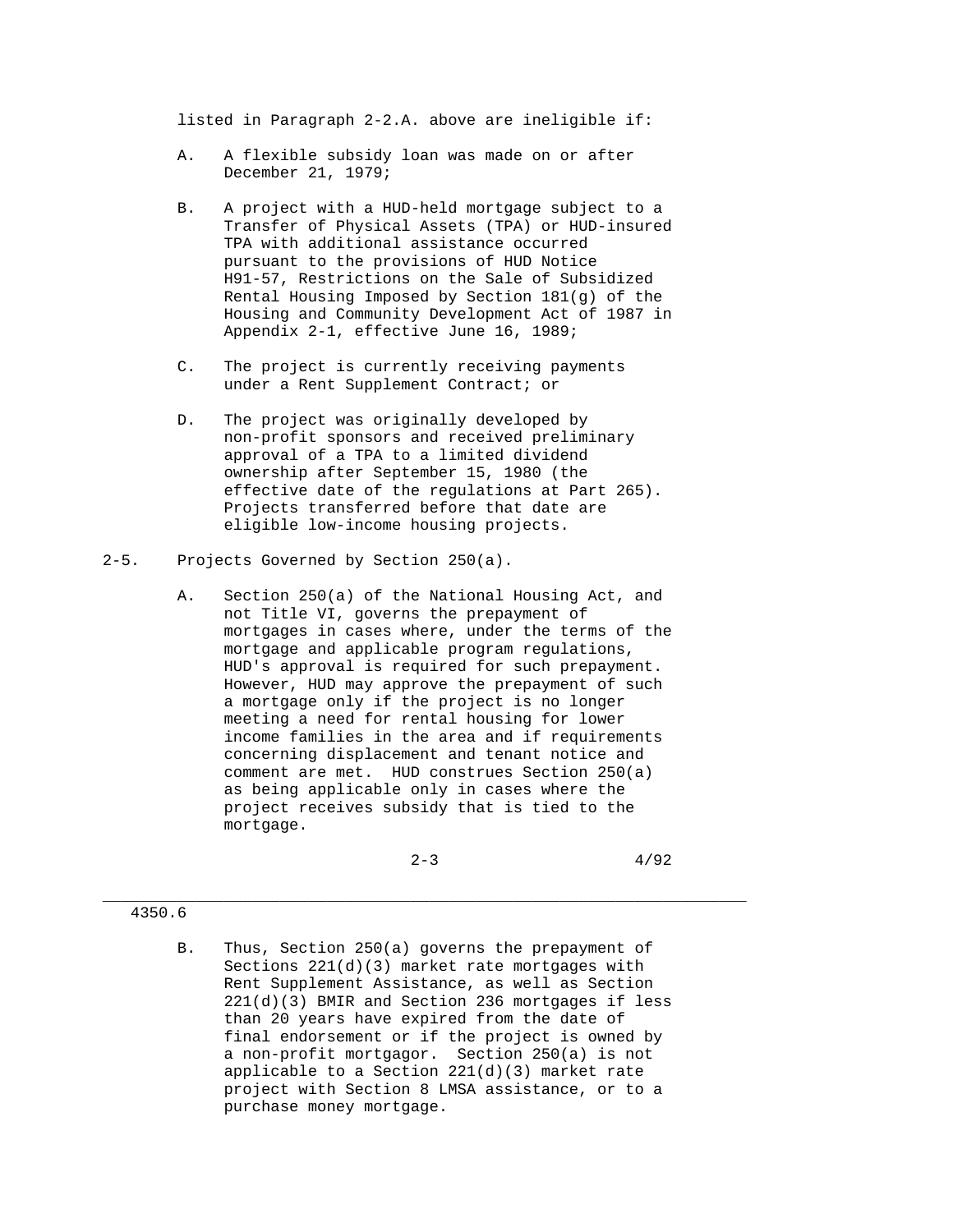- C. Exception. During the 20th year from final endorsement, a project may be subject to Section 250(a) and yet still be eligible to file a POA under Title VI. In such cases, the mortgage may be prepaid during the 20th year only if HUD makes the determinations listed in Section 250(a). Once the 20th year has ended, the mortgage may be prepaid only in accordance with a POA approved by HUD under Title VI.
- 2-6. Projects Governed by neither Title VI nor Section 250(a). The prepayment of certain mortgages (eg., Section 221(d)(3) market rate mortgages with a limited distribution type mortgagor where prepayment occurs during the first twenty years, and purchase money mortgages with prepayment prohibitions) requires HUD's approval, but is subject to neither Section 250(a) nor Title VI. Loan Management staff should contact the Office of Multifamily Housing Preservation and Property Disposition, Affordable Housing Branch, in Headquarters, regarding the standards for approval of prepayment of such mortgages.
- 2-7. Transition Provisions for Those Who Filed Title II Notices of Intent.
	- A. Eligibility for Transition Election. An owner of eligible low-income housing may, under certain circumstances, choose whether to proceed under the provisions of Title II or Title VI. Owners may elect to be subject to provisions of either Title II or Title VI if:
		- 1. Their projects became eligible low-income housing before January 1, 1991, because the

\_\_\_\_\_\_\_\_\_\_\_\_\_\_\_\_\_\_\_\_\_\_\_\_\_\_\_\_\_\_\_\_\_\_\_\_\_\_\_\_\_\_\_\_\_\_\_\_\_\_\_\_\_\_\_\_\_\_\_\_\_\_\_\_\_\_\_\_\_

 $4/92$  2-4

4350.6

 20th anniversary of final endorsement was on or before December 31, 1992; and

- 2. They filed a valid NOI under the provisions of the Notice H90-88 "Transition Rule for Filing NOIs Pursuant to Section 604(a) of the Cranston Gonzalez National Affordable Housing Act of 1990," on or before December 31, 1990; and
- 3. They did not submit a POA on or after October 11, 1990; and
- 4. They are eligible under Title VI pursuant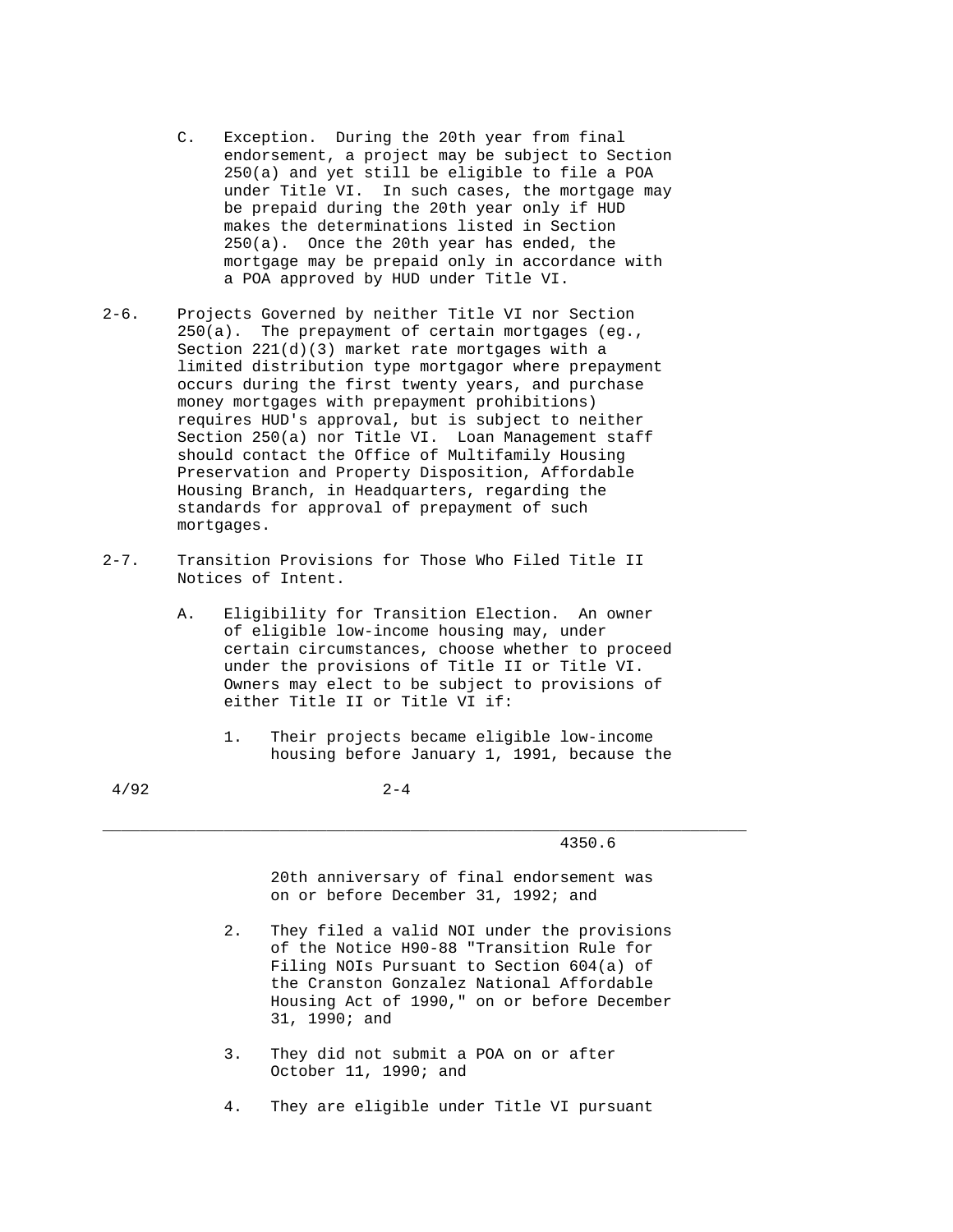to the default provisions listed in Paragraph 2-3 above.

- B. Retention of Eligibility for Transition Election. An owner who filed a POA prior to October 11, 1990, remains eligible to convert to Title VI even if the POA has been approved and/or funded under Title II. The owner must submit a Form HUD-9608, Initial NOI, Appendix 3, to the Loan Management Branch within 30 days after the effective date of the Interim Rule as specified in Paragraph 1-2.B. or within 30 days after Field Office notification of its final approval of the POA under Title II, whichever is later. The Initial NOI must state that the owner is exercising its conversion right pursuant to Section 248.5(b). In awarding incentives to an owner who previously submitted a POA under Title II and now wishes to proceed under Title VI, the Loan Management staff will make adjustments for incentives already received under Title II.
- C. Procedures for Conversion.
	- 1. Submission of Election to Proceed. An owner who meets the qualifications of Paragraph A above and desires to proceed under Title II, or desires to maintain the choice for Title II incentives while proceeding through the Title VI appraisal process must submit to the Loan Management Branch within 30 days after the effective

\_\_\_\_\_\_\_\_\_\_\_\_\_\_\_\_\_\_\_\_\_\_\_\_\_\_\_\_\_\_\_\_\_\_\_\_\_\_\_\_\_\_\_\_\_\_\_\_\_\_\_\_\_\_\_\_\_\_\_\_\_\_\_\_\_\_\_\_\_

 $2-5$ 

4/92

4350.6

 date of the Interim Rule, as specified in Paragraph 1-2.B., a Form HUD-9610, Notice of Election to Proceed, Appendix 2-2.

 2. Owners choosing to Proceed in Title VI. An owner who elected to proceed through the Title VI appraisal process while maintaining its option for Title II incentives must designate their choice by filing a NOI pursuant to Notice H91-29, Processing Plans of Action under the Housing and Community Development Act of 1987, within 30 days of receiving the Information from HUD about the appraisal process as specified in Chapter 5, Paragraph 5-6.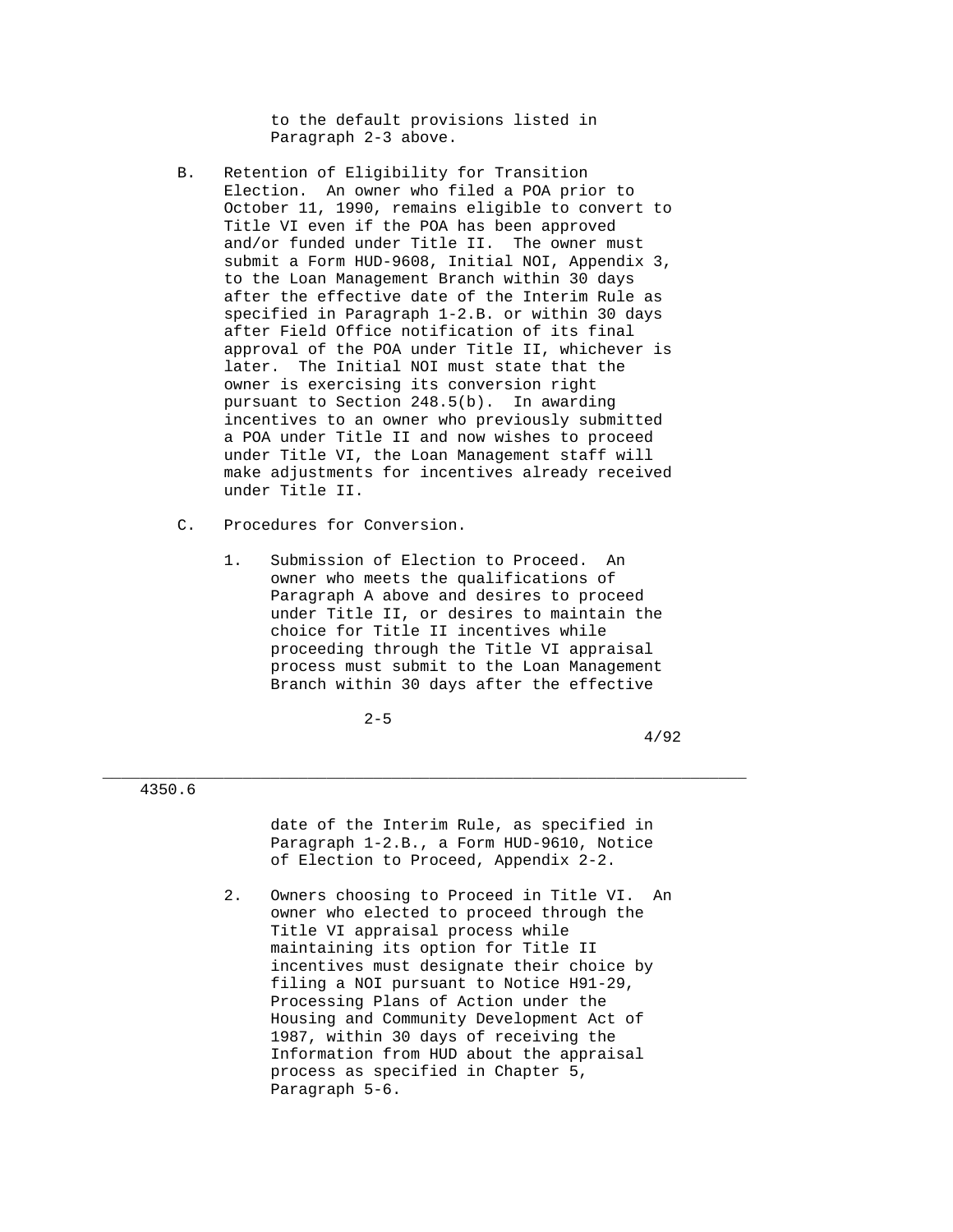- 3. An owner who meets the qualifications of Paragraph B above and desires to proceed under Title VI must submit to the Loan Management Branch within 30 days of the effective date of the interim rule or within 30 days after the Department notifies the owner of HUD's final approval of the Title II POA, whichever is later, a Form HUD-9610, Notice of Election to Proceed, Appendix 2-2.
- D. Failure to Take Appropriate Action for Transition Election.
	- 1. Forfeit Right to Elect Title II Provisions.
		- a. Any eligible owner who failed to file a Form HUD-9610 within 30 days of publication of the Interim Rule, may not proceed under Title II, but may proceed only under Title VI by filing a new Form HUD-9608.
		- b. Any owner who filed a Form HUD-9610 within 30 days after the effective date of the Interim Rule and chose to proceed through the Title VI appraisal process, but did not choose Title II incentives by submitting a NOI within 30 days of receiving the information

 $2 - 6$ 

\_\_\_\_\_\_\_\_\_\_\_\_\_\_\_\_\_\_\_\_\_\_\_\_\_\_\_\_\_\_\_\_\_\_\_\_\_\_\_\_\_\_\_\_\_\_\_\_\_\_\_\_\_\_\_\_\_\_\_\_\_\_\_\_\_\_\_\_\_ 4350.6

> from HUD, as described in Paragraph C.2. above, may not proceed under Title II. Such owner is subject to the timeframe provisions of Paragraph E below.

- 2. Forfeit Right to Elect Title VI Provisions. If an owner eligible under Paragraph B above fails to file a NOI within the timeframe specified in Paragraph C.3. above, it forfeits its right of conversion.
- E. Deadlines for Further Action. The date on which the Notice of Election to Proceed, Form HUD-9610, or a new Initial NOI, Form HUD-9608, is received in the Field Office will be deemed the date of the filing of the Initial NOI for all deadlines required of the owner or of the Department.

4/92